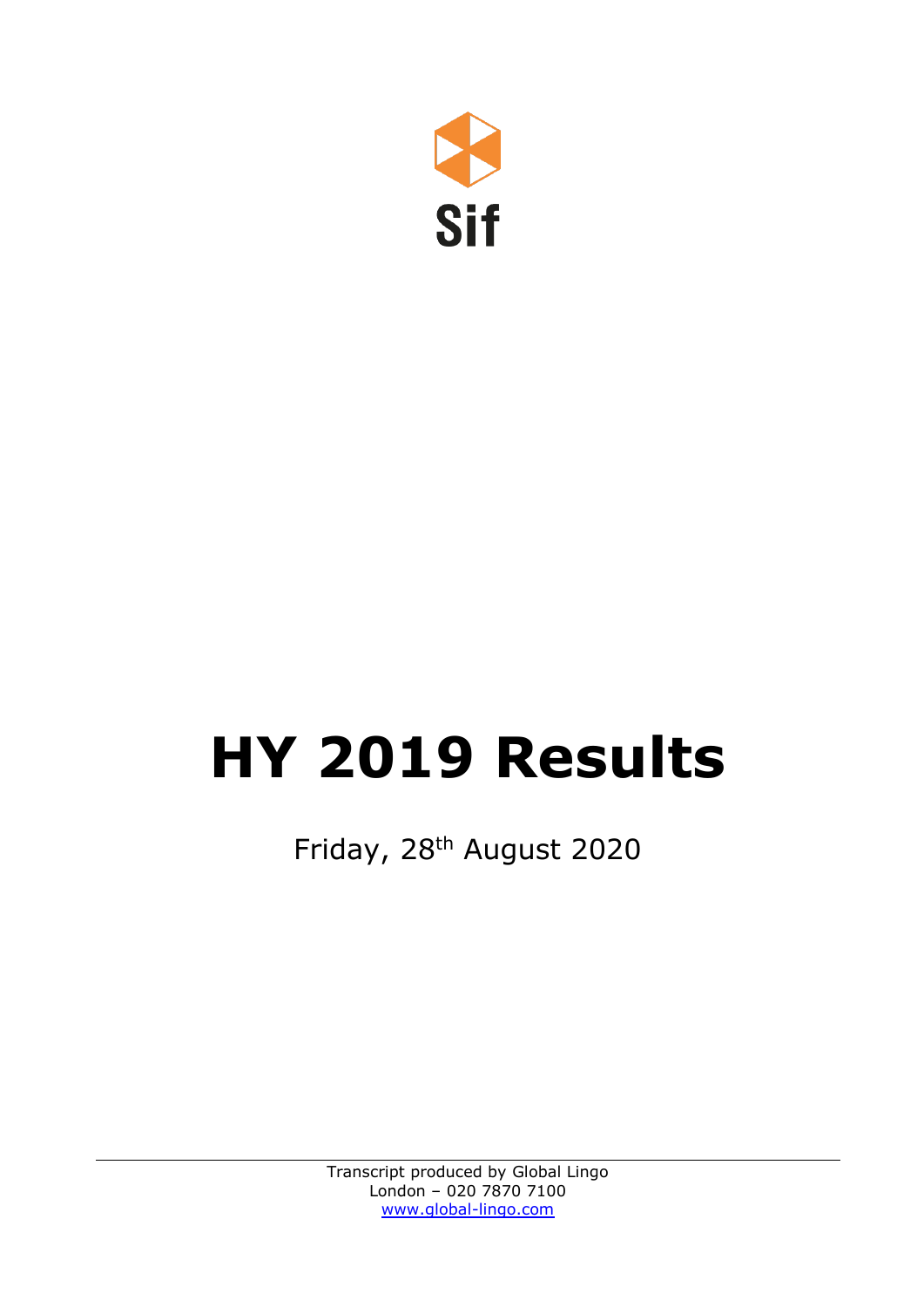## **HY 2019 Results**

**Fred van Beers:** Good morning, ladies and gentlemen, and welcome to the Biannual Sif webcast. This morning we published interim 2020 results, and we are here to elaborate on this release and to answer any questions you may raise.

In line with social distancing recommendations to fight COVID-19, we again decided to do a virtual presentation of results. This time, however, with the faces of our CFO, Leon Verweij, and myself, on your screen in an attempt to bring a bit more connectivity. Let's see how it works out.

The slides we use for this presentation can also be found on our website. And a transcript of today's webcast will be posted on our website shortly after this presentation.

Talking about COVID-19, we are pleased to inform you that none of our employees personally suffer from COVID-19 and that our sickness leave has more or less normalised after the spike in the period March, April, May. Meanwhile, all our office staff is back at work in our offices in Roermond and Maasvlakte with stringent precautionary measures in place like workplace screenings, walkway corridors and obligatory facemasks for people not able to keep 1.5 metre distance.

Our policy to proactively send people home when showing signs of illness like fever or coughing has remained unchanged. In principal, meetings are online via Teams, etc., and only in specific and limited occasions we deviate from this policy. So let's please go now to slide number two.

Let's move on a bit with an update on how our business is actually developing. First of all, our new activity marshalling and logistics services is growing nicely despite some delays in the ordering pipeline due to COVID-19 and oil and gas downturn effects. Besides the steady inflow of relative short-term and quick turnaround small orders, we managed to book a third sizable order to support the final assembly of floating offshore wind units at our quay at Maasvlakte.

This in addition to the successfully completed order for DEME on marshalling for the Borssele 1-2 components and the order for marshalling and logistic services for Siemens on the Hollandse Kust Zuid turbines starting from December 2021.

Let's move on to slide number three. In our core activity, we reached a milestone by delivering our  $2,000$ <sup>th</sup> monopile since we started this activity some 20 years ago. Hand in hand, with the increase of wind turbine sizes from 1.5 up to 12 to 40 megawatt, the monopile has shown similar growth. In addition, the number of foundations per project has grown over the past two decades from around 10 units on average at the start to some 80 to 100 units today.

This puts pressure on production capacity and competences but also on the installation process offshore. In cooperation with industry partners, Sif is in a permanent search of innovations to help facilitate solving the associated challenges. The Skybox for example, an innovative TPless design that we launched at the London exhibition, is a good concrete sample of this approach.

The design is well received as the standardisation and simplification compared to the existing technical solutions, looks promising in order to reduce the levelized costs of energy in foundation designs.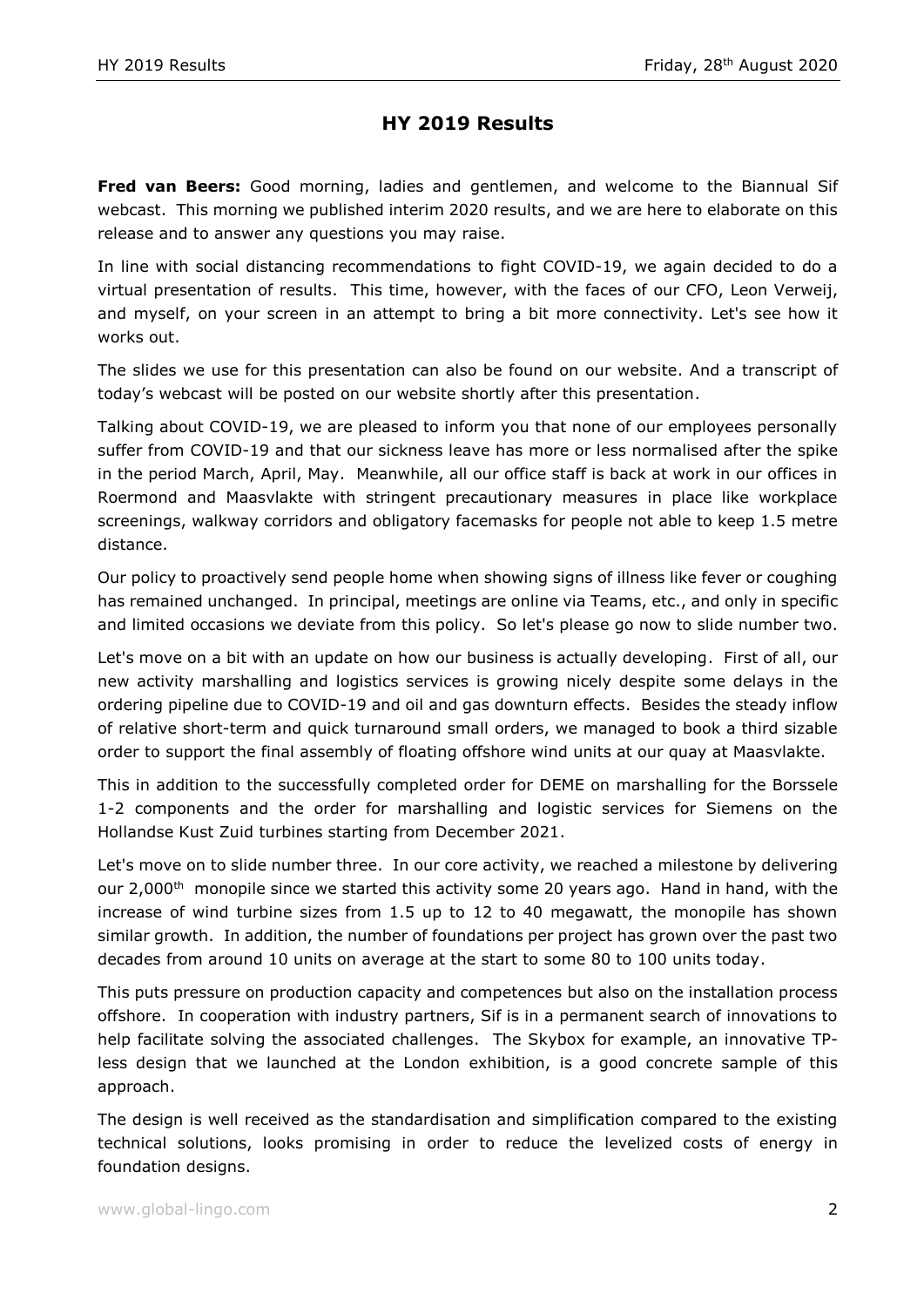On the Skybox solutions, Sif works very closely together with DOT, Delft Offshore Turbines in order to incorporate that innovative slip-joint solution in the Skybox design. The slip-joint connection was successfully applied in the Borssele 5 project, which was produced by us in the first half of 2020. This example illustrates that we aim for cooperation between professional players in the industry in order to materialise innovations faster, make sure the wheel is not invented twice and as such help to reduce the cost of renewable energy.

Let's move onto page four. If we look now at the overall offshore wind market, the ambitions had been raised again by different countries both in Europe as well as in other parts of the world, mainly the US and the Far East. Total installed capacity in Europe, I mean in the North Sea, stands at some 23 gigawatt according to Rystad Energy in their  $7<sup>th</sup>$  May 2020 report.

Global installed base is approximately 29 gigawatt according to the Global Wind Energy Council in their 2020 global offshore wind report. In our press release of this morning, you can learn a little bit more about the build-up of this 23 gigawatt over the last 20 years.

In short, this implies a one gigawatt increase per year in Europe. Today the ambition of the Netherlands alone is already 1GW annual increase for the next 10 years. It is expected that by 2030 installed capacity will be close to 100 gigawatt in Europe and 234 gigawatt globally. Already for some years the levelized costs of electricity generated by offshore wind can compete with any, less sustainable source of energy, and a growing number of countries in Europe now build unsubsidized offshore wind farms.

All this potential is clearly reflected in the tender pipeline we are working on which gives us a confident feel for the future orderbook. Operational facts for today however are not as stable due to the gap in the order book because of the missing Vineyard Wind project (104 kton), the inefficiency effects due to COVID19 and the start-up of two new projects in parallel. In the first half of 2020, we produced 76 Kton against 94 Kton in the first half of 2019. In the first 3 months, we mainly manufactured for Borssele 1-5 and Triton Knoll. During the second quarter, we started manufacturing for Akita Noshiro in Japan and for Saint Nazaire in France. The startup of new projects has its own dynamic, also in terms of Profit and Loss and cash flow. Leon will explain more on this later on. An unprecedented dynamic came through the effects of the outbreak of COVID19, effects that were not foreseen to this extent in many risk analyses. It led to higher sickness rates and absence levels that had an impact on productivity. Counter side of the very strict measures we put in place from the very first days of the start of the pandemic is that we (so far) managed to keep COVID19 out of our organisation. Please turn to slide 6

As far as new work is concerned, we added three projects post-closing year 2019 and after the shelving of Vineyard wind. The Akita Noshiro project for Japan we already discussed. It was added in the first half of 2020 and production started in the first half of 2020, as well a very turnaround time with a relative newcomer in the market, which had its impact on the efficiency of the project handling process – programme as such.

Overall we managed to establish a good cooperation with our new Japanese client Kajima though. This project could partly fill the gap that the cancellation of the Vineyard wind project left behind. The other two order book additions are on an exclusive position basis. One concerns an already announced 130 kTon OSW project and the other comprises 70 MP's (70 kTon) for a North Sea OSW project we announce today. Combined they add approximately 200 Kton to our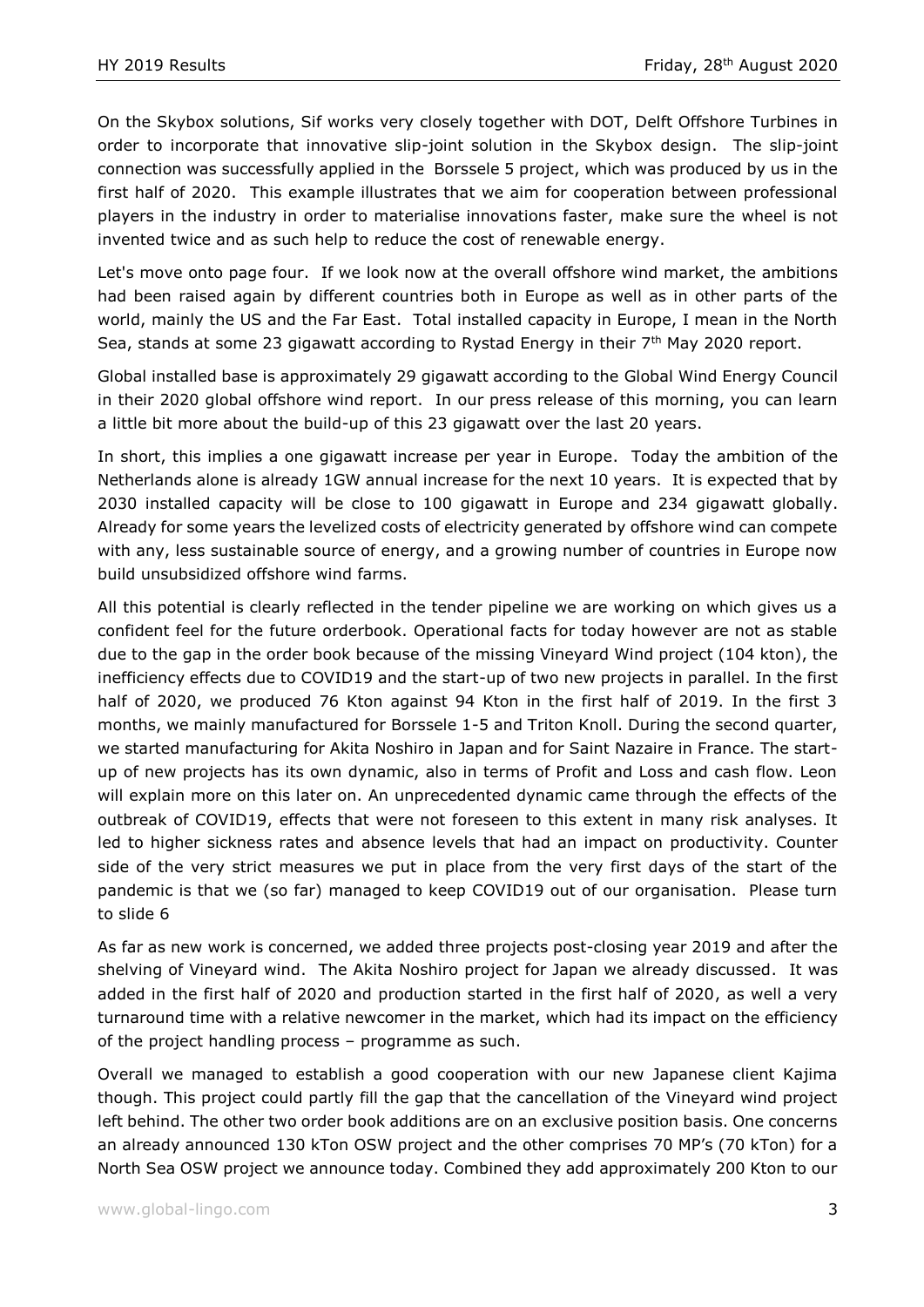orderbook for North Sea projects for the period 21-23. My colleague Leon Verweij will explain how this translates into numbers. Please turn to slide 7. And I hand over to Leon.

**Leon Verweij:** Okay. Thank you. Thank you, Fred, and good morning to all as well. I see the camera turning to myself. Now, how did all this translate into numbers? Fred already mentioned the 76 Kton production output. With 41 Kton Q2 was better than the first quarter with 35 Kton. Contribution for the first half year 2020 with  $\epsilon$  45.7 million was almost equal to first half year's 2019 contribution. It translates to  $\epsilon$  602 per ton for the first half year 2020. This is in line with our guidance of low 600's for contribution per ton. The first half year production was under pressure of COVID measures, and consequently also the result due to lower levels of completion. Our clients shelved some smaller projects and project- handovers were delayed. Sif applied an aggressive quarantine policy which led to higher sickness leave and absence rates. Together with replacement of Vineyard by the new project Akita Noshiro and the pulling forward of production of Saint Nazaire, this caused production delays and inefficiencies. Working capital was negative with  $\epsilon$  64.5 million. This is a snap shot situation and may vary overtime depending amongst others on status of projects, invoicing and payment behaviour. Net cash excluding ground lease effects subject to IFRS16 was at € 38.3 million. Under IFRS 16 the lease of land is treated differently than before. The impact we discussed in earlier presentations and can also be found in our annual report 2019 that includes a bridge from IFRS to Dutch GAAP.

The order book for 2021 and beyond is 300 Kton of which 200 in exclusive negotiations. These are the 2 order book additions Fred referred to in his part of the presentation. Please turn to slide 8

As explained before, we look at contribution as a performance indicator. It reflects the pricing of projects in the market, corrected for costs of steel and other materials. Steel is often half of total revenues and a pass-through cost for Sif. On a quarterly basis, contribution per ton may be very volatile. We therefore rather present this performance indicator on a half year basis. This gives a better view of the trend we see in the market. And as indicated earlier, we realized contribution margins of low 600's per ton in the first half of 2020. Please turn to slide 9

We discussed working capital and net debt (or net cash at this point of time) already. Here you see the development over time indicating that this is a snapshot situation rather than an indication of structural working capital requirement. It also indicates that Sif has conservative financing and with a good year, combined with maintenance CapEx only, can easily become a debt-free company.

Last year we had investments additional to our maintenance CAPEX in coating facilities and production adjustments following PISA regulations. Our estimates were that PISA adjustments would require max € 34 million. In total € 10.5 million was committed in the first half of 2019 of which €6 million for coating facilities. Further investments under this heading are frozen and will be invested as soon as the market demands this. For the remainder of 2020 we have not planned CAPEX in addition to our maintenance CAPEX of approximately € 8 million on an annual basis, except for Capex required for the execution of HKZ. And with that note I hand back to Fred. Please turn to slide 10

Further investments under this heading are at this moment frozen and will be invested as soon as the markets demands this. For the remainder of 2020, we have not planned any CapEx in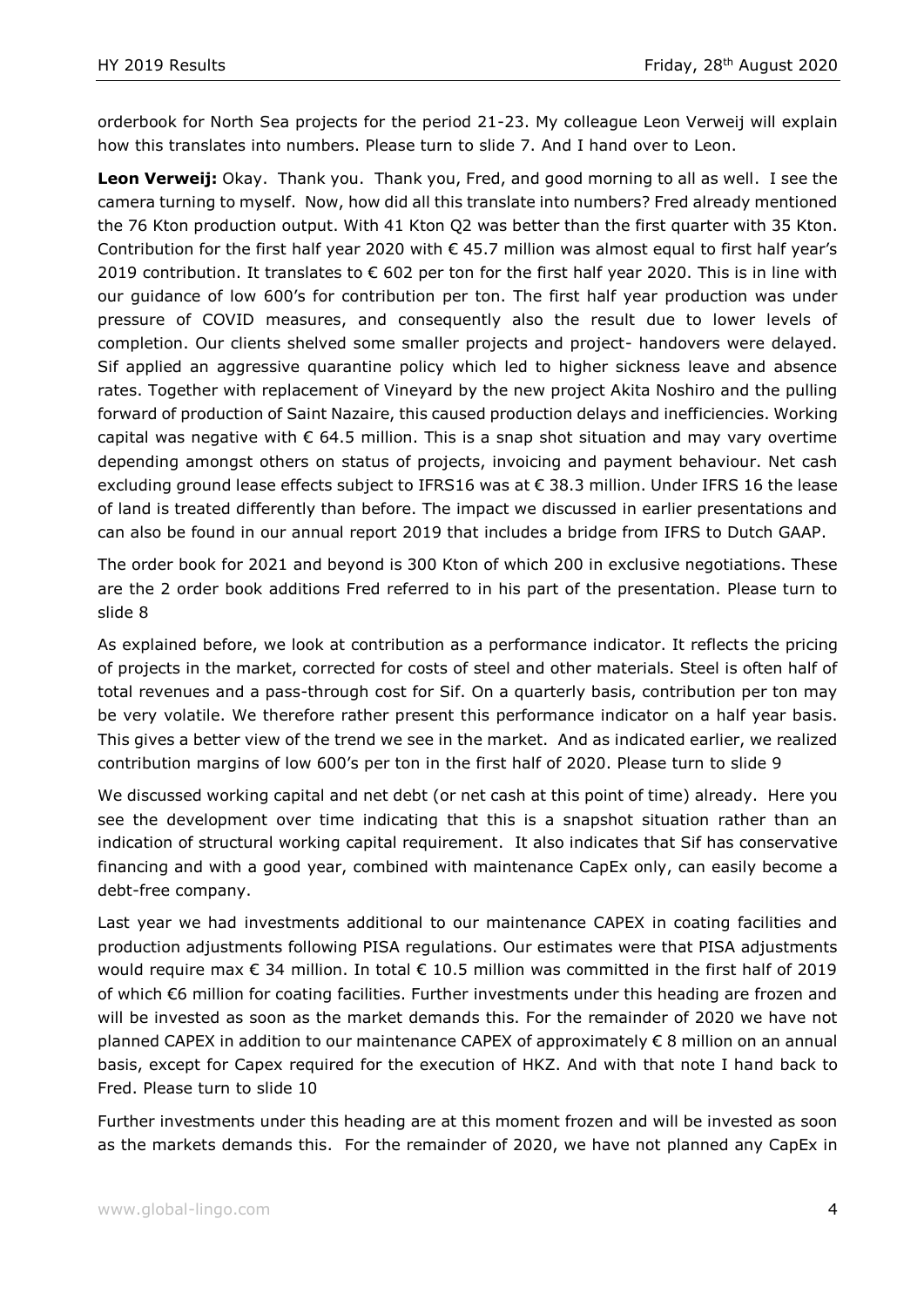addition to our maintenance CapEx of approximately €8 million on an annual basis, except maybe for CapEx required for the execution of Hollandse Kust Zuid.

And with that note, I hand back to Fred.

**Fred van Beers:** Thanks Leon. And please turn to the next slide. Let's move on with slide number 10. The heading of our closing remarks basically hasn't changed much over time. The market for offshore wind is growing. We used analysis of different industry consultants to substantiate this heading. This time we show you a recent (June 2020) graph by GWEC. They made projections to 2030. It connects to the table by Rysted energy of May 2020 that we used in our press release. Prospects for offshore wind are good and getting better all the time. We are in a healthy market with a leading product. We are market leaders and well situated in Rotterdam for especially the North Sea based OSW developments which is still the strongest market- segment. Competition is developing and we try to stay updated on both the existing and new developing players. We take signs of possible new competition very seriously and follow developments closely. For example, the recently by the South Korean producer of tubular steel products, SeAH announced investment in a new plant in the UK. Supported by the UK government SeAH plans to build a 100 MP production facility at a not yet decided location. It will require (at least) 2 to 3 years' time to get it up-and-running. Like with all others we will monitor them closely and timely update you on changes we notice in the landscape. Please turn to slide 11

Our outlook for 2020 remains unchanged. We expect to arrive at 170 Kton total production with an EBITDA result at the level of 2019. Our order book for 2021 and beyond stands at 300 Kton. Thereof 200 Kton is reported as exclusive negotiations. Tender activity in the market as a whole is high with various large projects entering final stages. Hollandse Kust Noord, Doggerbank A-B-C and Sofia to mention a few. Also, outside North Sea, activity is high and specifically In the USA the tendering is proceeding despite unclarity on the outcome of the environmental permitting process by the federal government. Overall, the present tender pipeline combined with the growing market demand and bearing in mind the possible successful entry of new competitors in the market make us confident that we have to continue our efforts to increase our production capabilities in our existing facilities. This to further increase both our production output and planning flexibility.

For now, this is what we had to add to the release and the slides and I cordially invite you for questions. If you follow this webcast on the internet, you can use the specific button to put up a question or remark. This was the final slide of this presentation. Thank you for your attention and first question please.

## **Questions and Answers**

**Speaker:** The first question is, what is the approximate kiloton quantity of tenders you see coming up in the next 12 months? Question by Ron Adtech

**Fred van Beers:** Well, thanks for that question. There is various ways to answer this one because if you look at the total tender pipeline, it goes up to something maybe, not even calculated completely, but up to 800 kilotons or so. But that is also taken into account various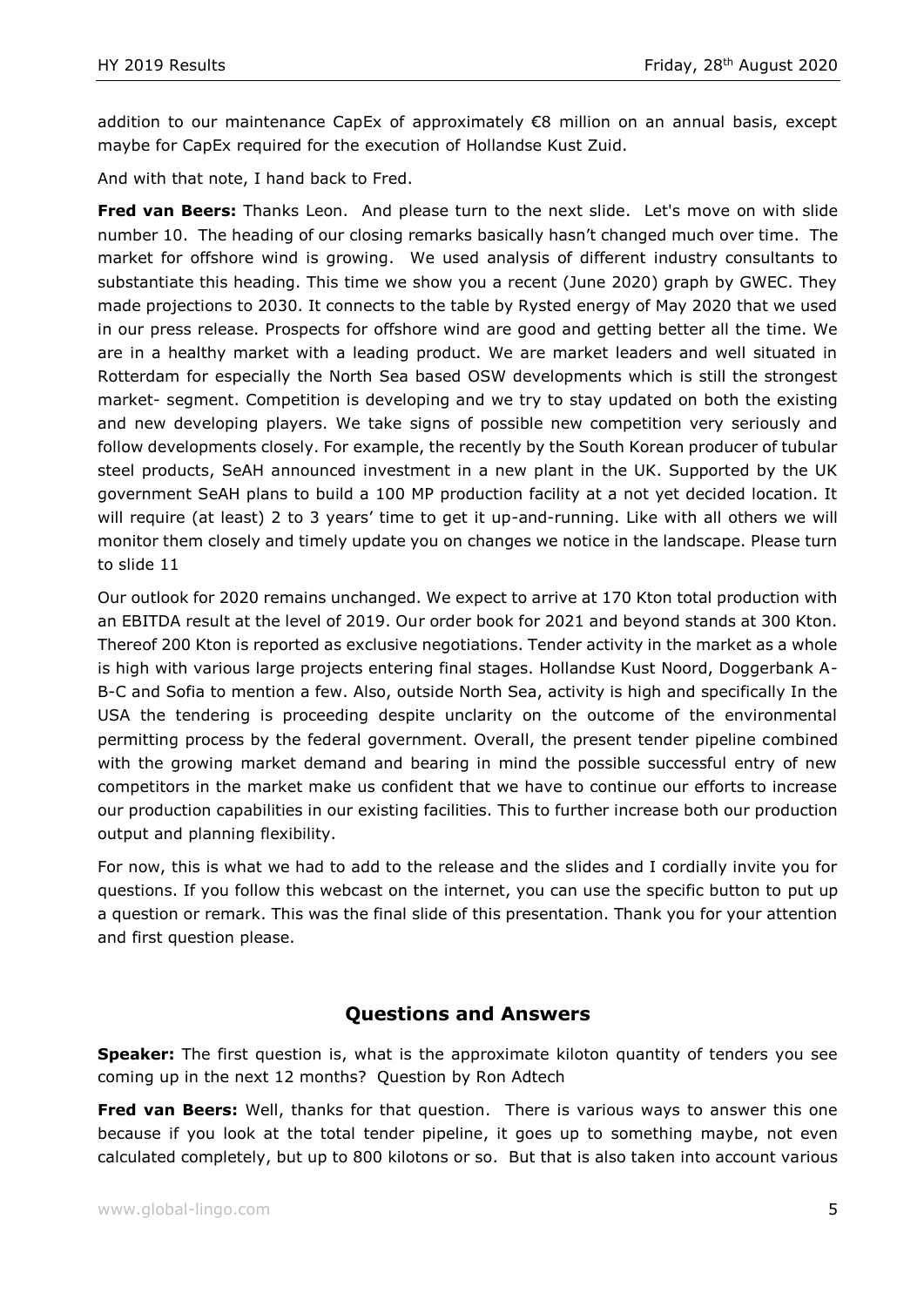stages of the tender itself. Some are in the budgetary phase, others are in the final stages of completion.

**Speaker:** Okay. A question from Turner Holm. What do you think of the recent announcement that the South Korean company is planning a monopile factory in the UK? How and when do you think could affect the competitive landscape?

**Fred van Beers:** I referred already a little bit to this. It's very fresh news indeed last week. We are putting an analysis together. We think that this capacity will not affect too much our position with increasing demand. The other thing is as mentioned that we believe it takes at least three years, I would say, before they can enter the market.

To our knowledge they don't have any experience on the production of monopiles, but they are a respected party when it comes to tubular product.

**Speaker:** Thanks. A question by Nikolai Ødegaard also from Clarkson. How do you see pricing and contribution margin developing in 2021?

Fred van Beers: We still maintaining our position that we believe a 600 plus sold margin is absolutely doable and there are no signs that that is much under pressure. And the real gain, I think, that's worth mentioning here as well, we – as you know, we have stepped into this design service as well. We clearly notice that by clever designs you actually can make big gains on total cost of product without sacrificing on the margin of your product itself.

**Speaker:** Okay. Question by Andre Mulder (Kepler). You mentioned 230 kiloton at the end of Q1. Now you mentioned 200 kiloton. What has changed?

**Fred van Beers:** I'm not so sure where that comes from? What I could imagine in that the theoretical capacity of the company is in the range of 240, 250 kiloton and that I'm assuming certain order intake for oil and gas, you could come close to that number but basically we have not changed our order backlog.

**Leon Verweij:** Of course, the order book is 300 kiloton, of which 200 kiloton in exclusive negotiations.

**Fred van Beers:** So I'm ready if there is more specific to that, please ask again.

**Speaker:** Question also from Andre Mulder. Can Haizea and Bladt produce XXLs or do they only do small monopiles?

**Fred van Beers:** Well, I think Bladt is able to make an XXL, one every 10 days which is a bit of an issue when you want to build a project. Haizea definitely not. The layout of their factory is such that they will not be able to make.

**Leon Verweij:** Okay. We received some questions by mail from Henk Veerman from Kempen. First question is relating to working capital. The question is, can you give an indication of the expected working capital in the second half of '20? Will long-term average working capital be around between €10 million and €20 million positive or whether it remains sustainably negative in upcoming years?

Well, like I said in the presentation as well that there are situation as far as working capital and net debt is concerned is a snapshot, which is actually due to receiving a prepayment on orders just before closing of June and the phasing of the project. So it really is a snapshot to what is the expectation as to working capital reversion in the second half.

www.global-lingo.com  $\qquad \qquad$  6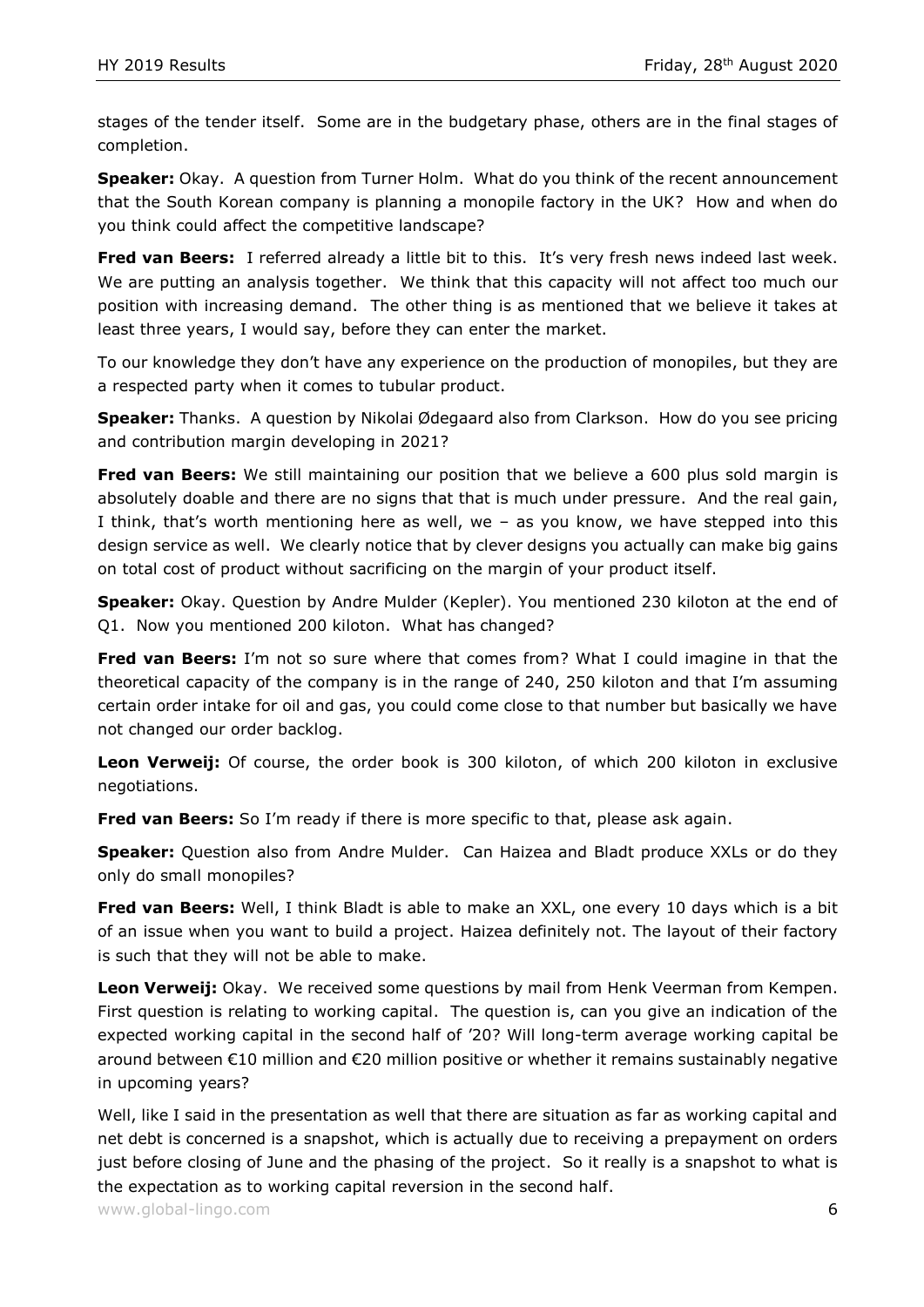Like we said in the past that especially looking at the cash flow, the situation that we have now will reverse to what we still expect to be the long-term average which is between €10 million and €20 million positive.

Okay. We mentioned already sickness leave is of course in the quarter related to COVID-19. Question by Henk Veerman: Do I understand correctly that people filed absence but actually returned home to their family? Is there any measure to prevent this in the future as in years with the full order book and file schedule, this may result in significant delays?

What happened is a couple of things. First of all, if we have people in our company with any kind of indication, like a cough or whatever, we not only send them home but we also send their colleagues home and sometimes we even sent complete crew to home for a couple of days just to make sure that if it was COVID-19, we would contain it to, let's say, a small group of people. So that drove up our sickness leave.

Second to that, especially we show that in March and April, is that we have higher people inhouse sometimes out of countries not being in the Netherlands and they were especially afraid were no lockdown situation happened that they would be caught up in homes, couldn't go home without any income since they were afraid that the government would also shut down the factory.

What we did is we tried to convince them to be employed by us so, then we could solve the financial issue. But at the end, they rather went home, and of course if there was a lockdown they wanted to stay with their families and not in Holland.

Also that when the lockdown was, let's say, released, with some countries we have problem of people getting back because they were not allowed out of the country. Those are situations that we have to deal with. I think we're not in a position as Sif to prevent this. If this happened, it happens. So we have no specific measures in place to prevent this because I don't think it's possible, but we of course learned during March and April how to be flexible on this and how to shift around with your production, etc.,

**Fred van Beers:** I'll take the next one. Thank you. Thanks for asking all these, I think, very good questions. The fourth question Henk Veerman put on his list concerns production. Fred, you mentioned in your comments that production efficiency needs to improve. What kind of initiatives are being taken to increase stability and efficiency? Do you actually believe more measures need to be taken before company can produce the true capacity for a full year without running significant project risk? That's a lot of questions basically in one question.

We spent last half year actually a lot of time and energy in a few things to improve the efficiency. First of all, mapping again the process, the optimum process between Roermond and Maasvlakte, one of them. I mentioned this a few times before. And in order to do that, we needed to find a good balance between existing experience in the team that we have and new knowledge and experience from outside Sif, meaning that the team for production and operation has been partly renewed and newcomers have been added on that are now in place, understand the situation and working on that part of the game.

The other one is preparation. We know very clearly, also in relation to the project list, that a better and more detailed work preparation and planning preparation brings a lot in order to reduce the risk later on and increases the efficiency. So that's why our operational organisation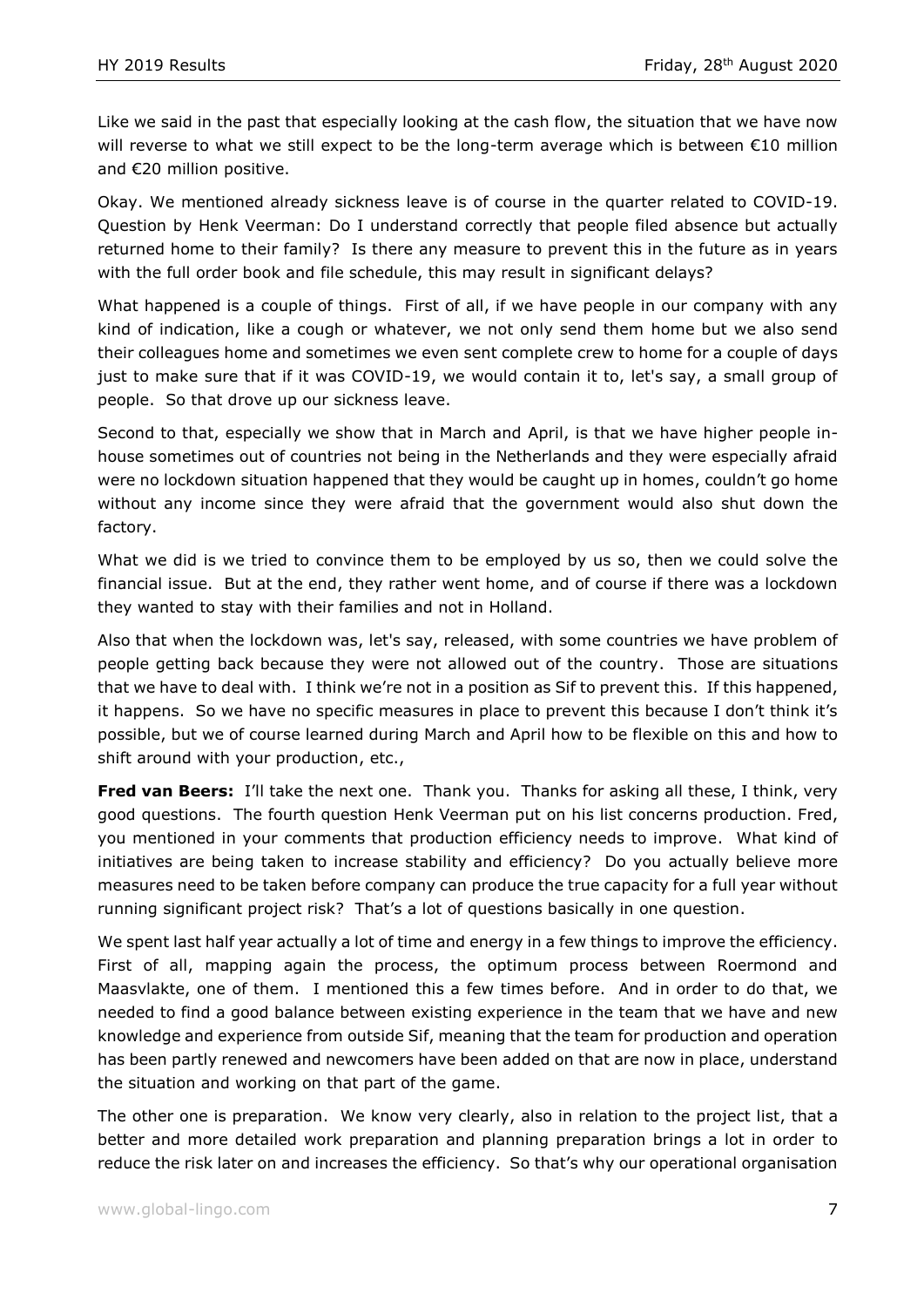was changed a bit and the operation office is now in charge of making a very detailed planning and also running, for example, a few tests and simulations before we actually start any production process.

The third one is that we have said let's more have a better and detailed look at what equipment tools are needed in order to optimise the flow of the project through the production. We mean that also Leon and myself are constantly being informed about small changes that are needed in the production. Why they are needed and what it means to the picture. And that works pretty well as we notice now, for example, in the preparation of projects at hand. That's basically a few of the highlights of what we're doing besides training and information and communication and what have you.

The next question concerns the low water levels. Water levels were dangerously low again this summer and always represent an operational risk. What can be done to mitigate that impact especially in the years with higher production schedule?

Thanks for asking that question because indeed we had a very dry period here again, but did not have any problem with the water levels or supply of material. Although we have cautiously watched it of course and monitor that, but you clearly notice that the water management policy of the local government has changed. So from a policy where water had to be carried out of the country as quickly as possible, there's now a policy in place to keep water as low as possible in the country to avoid in the situation that we faced in 2018. So despite the hot summer and the dry summer, we did not see any problem in the transportation of steel to our facility.

Last question by Henk Veerman relates to the expansion. Fred, you mentioned in your comments that the existing company will most likely be very busy with projects in Europe and that management is looking at opportunities outside of Europe. Are you referring to the existing operation in Japan and opportunities in Asia? Or does this comment relates to anything else in other parts of the world and maybe in other forms? And you've got us Henk here. It's Mozambique.

**Fred van Beers:** No. It's clearly definitely indeed Asia and also the US. We're monitoring them both, but as we have mentioned many times, we have small team in Japan. We now pretty successfully completed or nearly completed Akita Noshiro. And we see the Japanese market continuously developing. So we are in close contact with local governments and with potential parties, like we mentioned before, to investigate and put a business plan to go up to see if it's viable to go into that area and it is a positive development as it looks now. And we are also very closely monitoring the US.

We haven't changed our mind that we believe that first few years would definitely be realised with European supply, but we also notice that there are more and more hope giving initiatives to make, to increase the chances of being successful with a local US outlet there as well. But we will always, as we said before, if we do something like that, we will not do it without a very strong local partner.

Those were the questions raised by Henk.

**Leon Verweij:** I think that we skipped one.

**Fred van Beers:** Did we?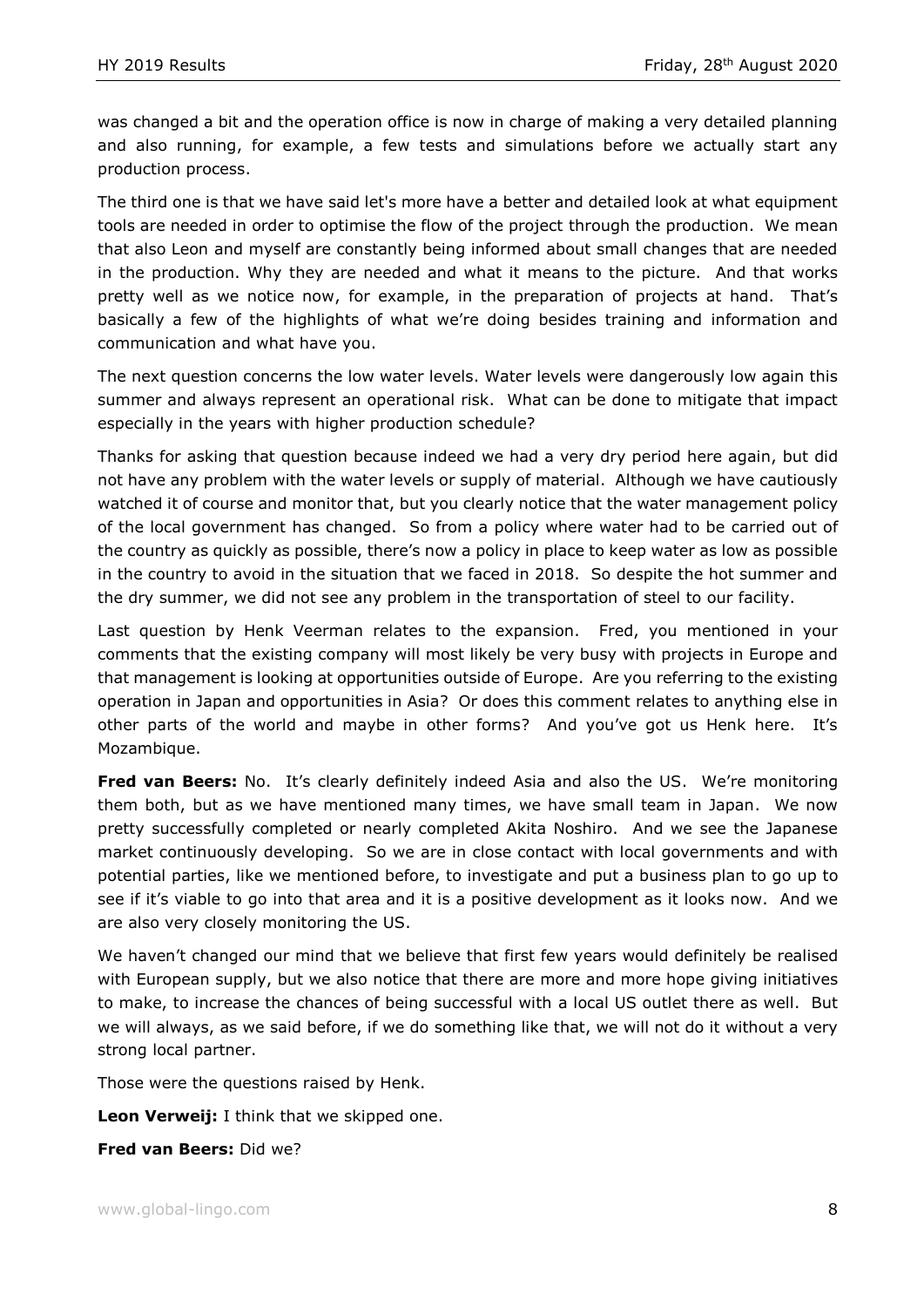**Leon Verweij:** Yeah. We skipped the third question, which is about the number of permanent staff which Henk said to increase to 314. And his question is whether these hires are related to production or other functions, where he makes the remark that in 2019, we also hired more staff that was not directly related to production. This led to an increase in personnel cost. Why does the organisation need these people?

Well, you're correct, the number of permanent staff increased. I think in general the majority of this increase is production related, yeah, like you know, and we said we're more like rebuilding our production organisation. But it's not only production. It's also quality assurance. It's also health and safety, etc.

**Fred van Beers:** But also redundancy of critical.

Leon Verweij: But we also made some people redundant and replaced them. Next to that, we've always said that looking at the build-up of our staff, we are far too dependent on external temporary hire, yeah, so we also have a policy in place to increase the permanent part of our staff, because it makes, as we see with COVID-19 uncertainties, you benefit from the fact that you have more stable permanent base.

Why do we need those people? I think it's – to put it in a short phrase, our clients have become more professional. The market has become more professional, and we have to increase our professional as well. And basically this is usual.

**Speaker:** Thanks for having that one. Next question by Turner Holm from Clarksons. Can you provide more detail on the timing of the backlog? Do you have enough backlog at this point to reach full production capacity in 2021?

**Fred van Beers:** I'll take that one if you switch the camera to me. Yes, to simply answer, yes. We are very confident that for '21, we will be faced by the very nice order book on the wind side. The oil and gas side of the game, as we all know, is not looking promising at all and that is still a big chunk of our capacity. We can use that personnel capacity for wind, but we can't use the equipment and the manufacturing space for offshore wind.

So if you then look at our kilotons for next year we believe that we will be full on that. And it's a matter of time I would say – I have to say that differently- manpower restrictions at customers have a bit delayed the announcement of the [inaudible].

**Speaker:** Question by Maarten Verbeek. Could you provide more insight on your contract win for the logistical services for final assembly of five floating offshore wind units?

**Fred van Beers:** No. We - I think these units will be that everybody will see when they are being completed, but it is unfortunately an agreement with the customer that we do not announce more than what we just announced. But what I can tell you is that they are big that the reason for coming to us is because of our facility both of the space we have and the ability to come with very heavy crane equipment etc to complete these units before it goes out to the permanent location at the North Sea.

**Speaker:** Okay. Question by Lotte Timmermans, ABN. Would you increase your capacity if demand is there? What kind of investments would be involved?

**Fred van Beers:** Thanks, Lotte. Now let me try to answer this way. We – as you may know, we have given the market a signal that for the moment we are not going to produce anything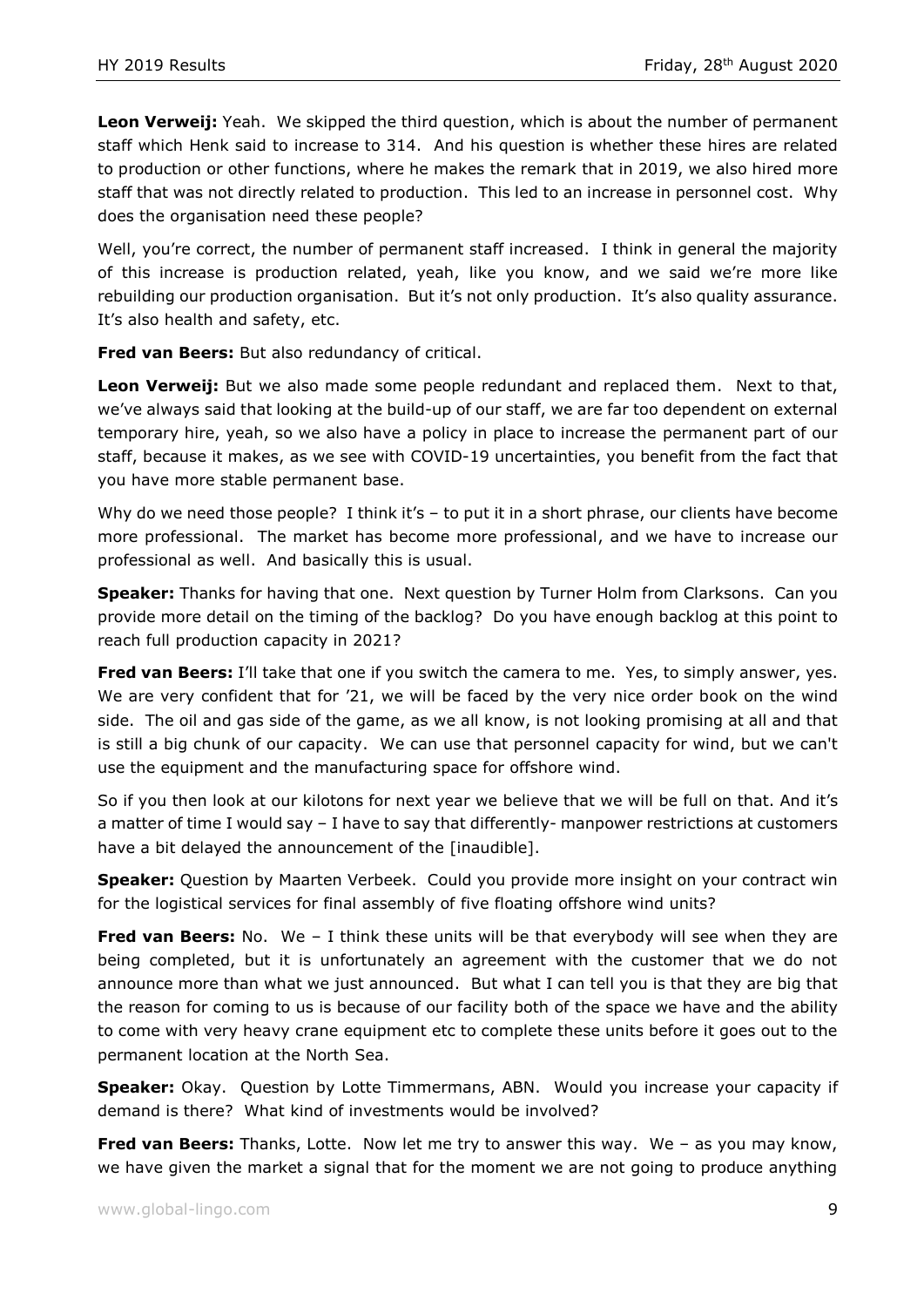above nine metre. Why? Because we first want to learn how – what is the best technology in order to be able to produce monopiles above nine metre at a level of four monopiles per week in an economical viable way.

We are very seriously looking at that question at the moment as we speak, because we also believe that in three, four years' time we should be able to make these king size monopiles. And what that means, how that translates into actual investments or capacity is still to be seen but it's definitely on our strategic agenda.

**Speaker:** What - also by Lotte Timmermans. What kind of impacts had the absence and sick leave on your first half EBITDA?

**Fred van Beers:** The camera needs to swing again. Can I give it to you, Leon, or do you want me to answer?

**Leon Verweij:** Well, I think that you can do the calculation yourself. I mean, if you look at – we are now at sick leave rate which lies between 4% and 4.5%. And during the months March, April and partly May, yeah, we were at levels around 10%. So if you take the difference and just apply that on the personnel cost, you have a very good indication.

**Speaker:** Final question by Lotte Timmermans. The Vineyard permit is scheduled for December. Do you still consider this a potential project?

**Leon Verweij:** Okay. The camera is now here. Yeah. We always said we continue talks with Vineyard. We still, in that sense, continue to talk with them. We consider it still a viable project. But the world is continuing, order inflow is continuing, tender processes are continuing. So I think that once it really comes to the market, the question is whether we could fit it in between the other jobs we are probably taking.

So we keep it in the air. We keep moving. Yes, it's still a viable project. But the question is does it fit us in combination with the other jobs we have.

**Fred van Beers:** And if I may add to that to, Leon, the overarching question also is how the project will landscape, yes or no change after the election because we clearly know that there is still a lot of political pressure at this moment that jeopardise the issue of workable permits, let's say, coming out in December. That's a big question-mark. And I think the whole industry is waiting for the answer.

**Speaker:** Question by Maarten Verbeek.

**Leon Verweij:** Maybe to add something, it's at the moment not only Vineyard.

**Fred van Beers:** Correct. The whole US.

**Leon Verweij:** The whole US is waiting for some clarity and on the back of that you actually get requests for other jobs in the US, substantial jobs in the US. And what we see is that, let's say, the whole supply chain is more or less hesitant to enter into talks or quotations because everybody is waiting for what actually is going to happen in New York.

**Speaker:** Okay. Question by Maarten Verbeek. This year's utilisation rate is some 70%. Do you expect the contribution margin of low 600s? Could you indicate what this contribution could be at 90% utilisation rate?

**Leon Verweij:** Utilisation rates.